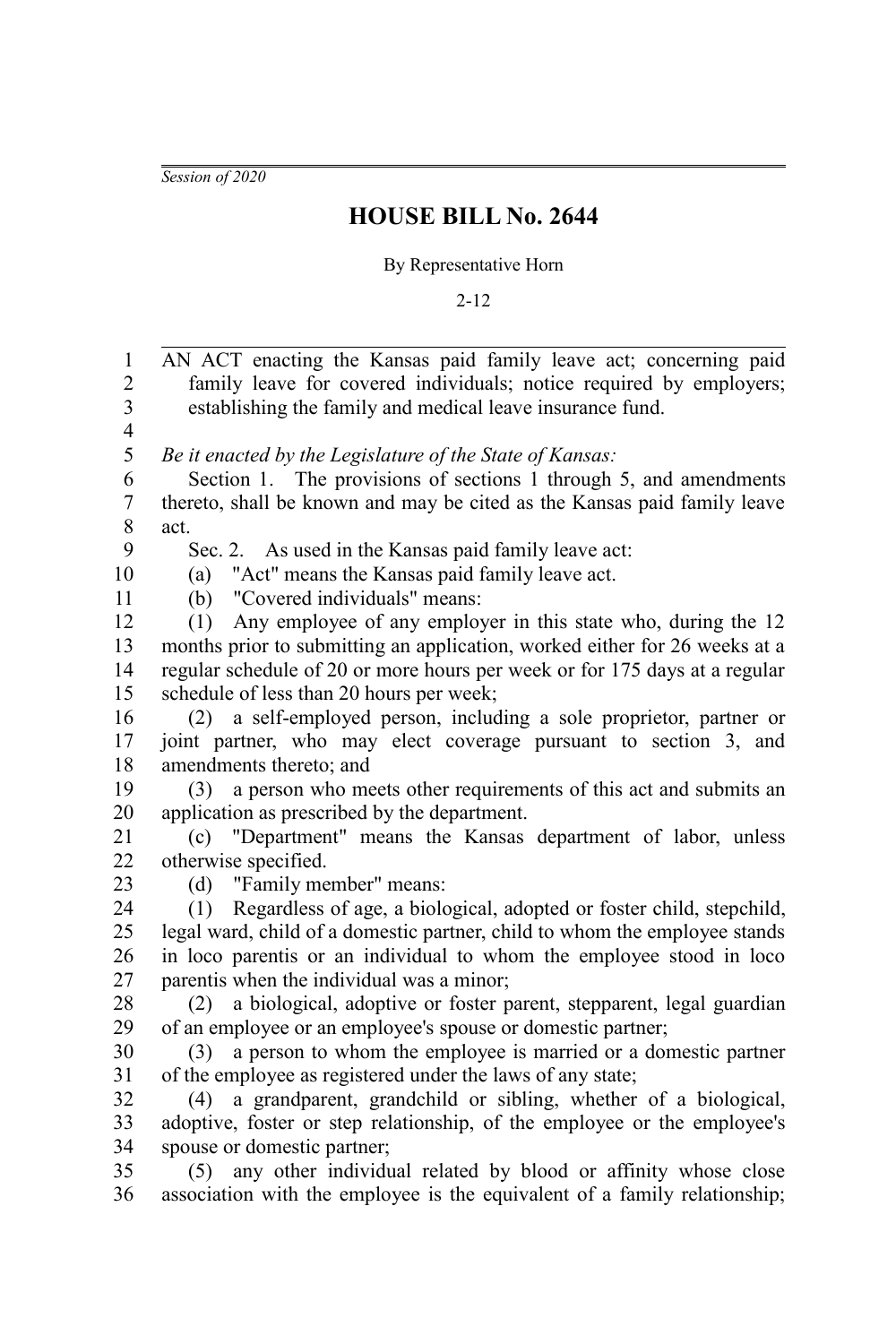and 1

(6) a designated person, which shall mean one additional person designated by a covered individual for whom the covered individual will provide care under this act if the designated person has a serious health condition. An employer may establish a uniform process for employees to select a designated person. Thereafter, the employer shall permit the employee to make or change such a designation, as applicable, on an annual basis. If an employer does not establish such a uniform process, the employee may make such a designation when filing a claim for benefits. 2 3 4 5 6 7 8 9

(e) "Needs of military families" includes the needs of the covered individual or family member to address exigencies as outlined in 29 CFR § 825.126. 10 11 12

Sec. 3. (a) A self-employed person, including a sole proprietor, partner or joint partner, may elect coverage in the Kansas paid family leave act for an initial period of not less than three years. The self-employed person shall file a notice of election in writing with the department, as required by the department. The election becomes effective on the date of filing the notice. As a condition of election, the self-employed person shall agree to supply any information concerning income that the department deems necessary. 13 14 15 16 17 18 19 20

(b) A self-employed person who has elected coverage may withdraw from coverage within 30 days after the end of the three-year period of coverage, or at such other times as the department may prescribe by rule and regulation, by filing written notice with the department, such withdrawal to take effect not sooner than 30 days after filing the notice. 21 22 23 24 25

Sec. 4. (a) Beginning July 1, 2021, covered individuals who submit an application will have access to paid family leave benefits under the following circumstances: 26 27 28

(1) To bond with a child within one year of the child's birth or placement for foster care or adoption; 29 30

31

(2) to care for a family member with a serious health condition;

(3) to recover from the covered individual's own serious health condition; and 32 33

(4) for certain needs of military families as specified in section  $2(e)$ , and amendments thereto. 34 35

36

(b) Paid family leave benefits shall be payable as follows:

(1) Following a waiting period consisting of the first seven calendar days of leave, benefits are payable when family or medical leave is required. No waiting period is required for leave for the birth or placement of a child. Benefits may continue during the continuance of the need for family and medical leave, subject to the minimum and maximum weekly benefits, duration and other conditions and limitations established in this act. Successive periods of family leave caused by the same or related 37 38 39 40 41 42 43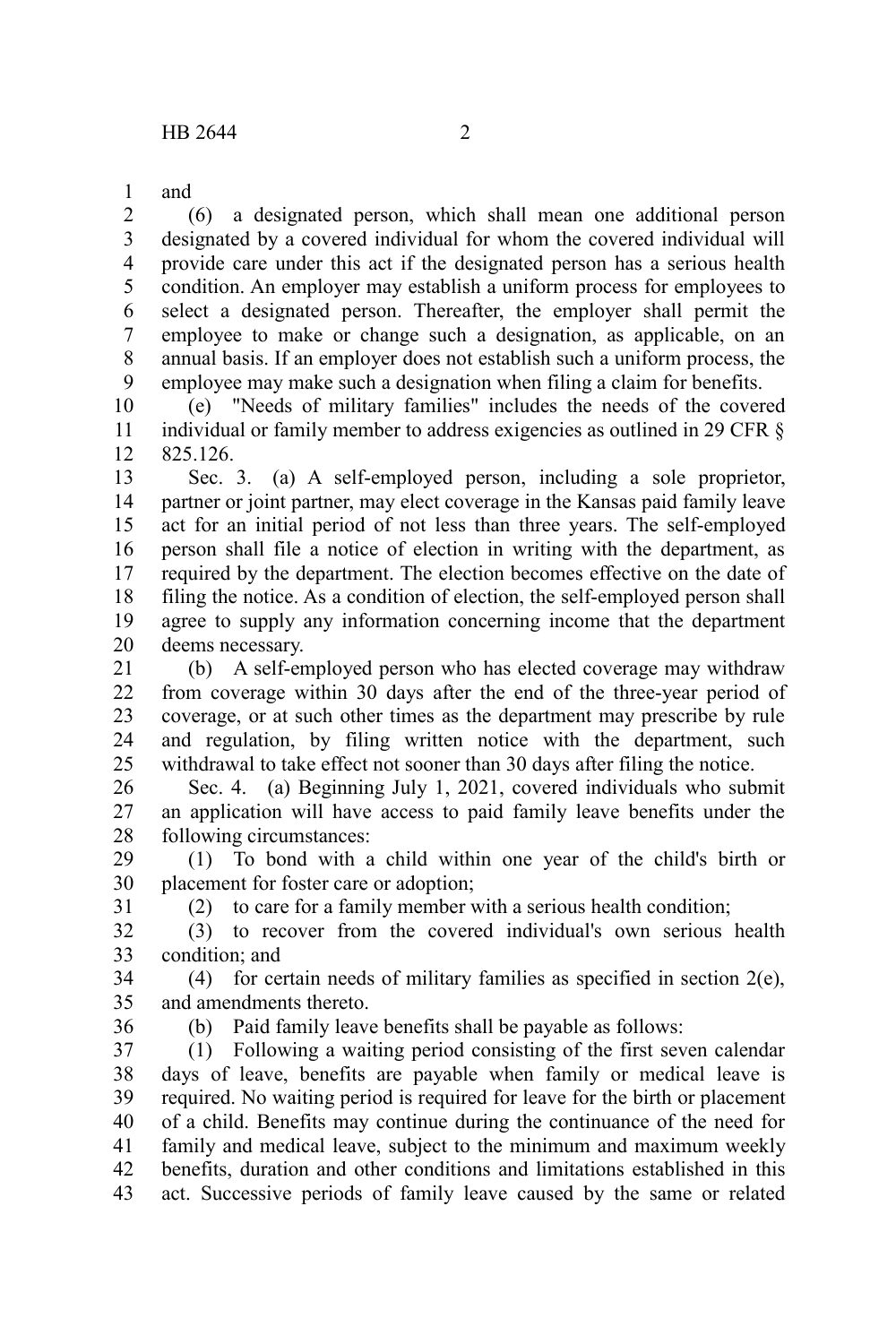injury or sickness are deemed a single period of family and medical leave only if separated by less than four months. 1 2

(2) The weekly benefit shall be prorated by the percentage of hours on leave compared to the number of hours provided as the typical workweek hours. 3 4 5

(3) The minimum claim duration payment is for eight consecutive hours of leave. 6 7

(4) Starting on January 1, 2022, the maximum duration of paid family leave may not exceed 12 times the typical workweek hours during a period of 52 consecutive calendar weeks. Prior to January 1, 2022, the department may set a maximum between eight and 12 times the typical workweek hours. 8 9 10 11 12

(5) The entitlement to family leave benefits for the birth or placement of a child expires at the end of the 12-month period beginning on the date of such birth or placement. The entitlement to family leave benefits for a family member's serious health condition, or leave for qualifying exigency, expires at the end of the 12-month period beginning on the date when the employee filed an application for the benefits. 13 14 15 16 17 18

(6) The weekly benefit for family and medical leave shall be 67% of the employee's average weekly wage during the 12 months preceding submission of the application or the average weekly wages during the time the covered individual worked if it was less than 12 months. 19 20 21 22

(7) The maximum weekly benefit for family and medical leave that occurs on or after January 1, 2022, shall be \$1,000. On or before September 30, 2020, and on or before each subsequent September 30, the department shall adjust the maximum weekly benefit amount to 90% of the state average weekly wage. The adjusted maximum weekly benefit amount takes effect on the following January 1. 23 24 25 26 27 28

(8) The minimum weekly benefit shall not be less than \$100 per week, except that if the employee's average weekly wage at the time of family leave is less than \$100 per week, the weekly benefit shall be the employee's full wage. 29 30 31 32

Sec. 5. (a) Beginning January 1, 2021, the department shall assess for each individual in employment with an employer and for each selfemployed individual electing coverage a premium based on the amount of the individual's wages and pursuant to a schedule released by the department. 33 34 35 36 37

(b) The department, with advice from the pooled money investment board, shall evaluate and determine on an annual basis the premium schedule of employee contributions necessary to finance the paid family and medical leave program outlined in this act. 38 39 40 41

(c) An employer may deduct from the wages of each employee up to the full amount of the premium required. 42 43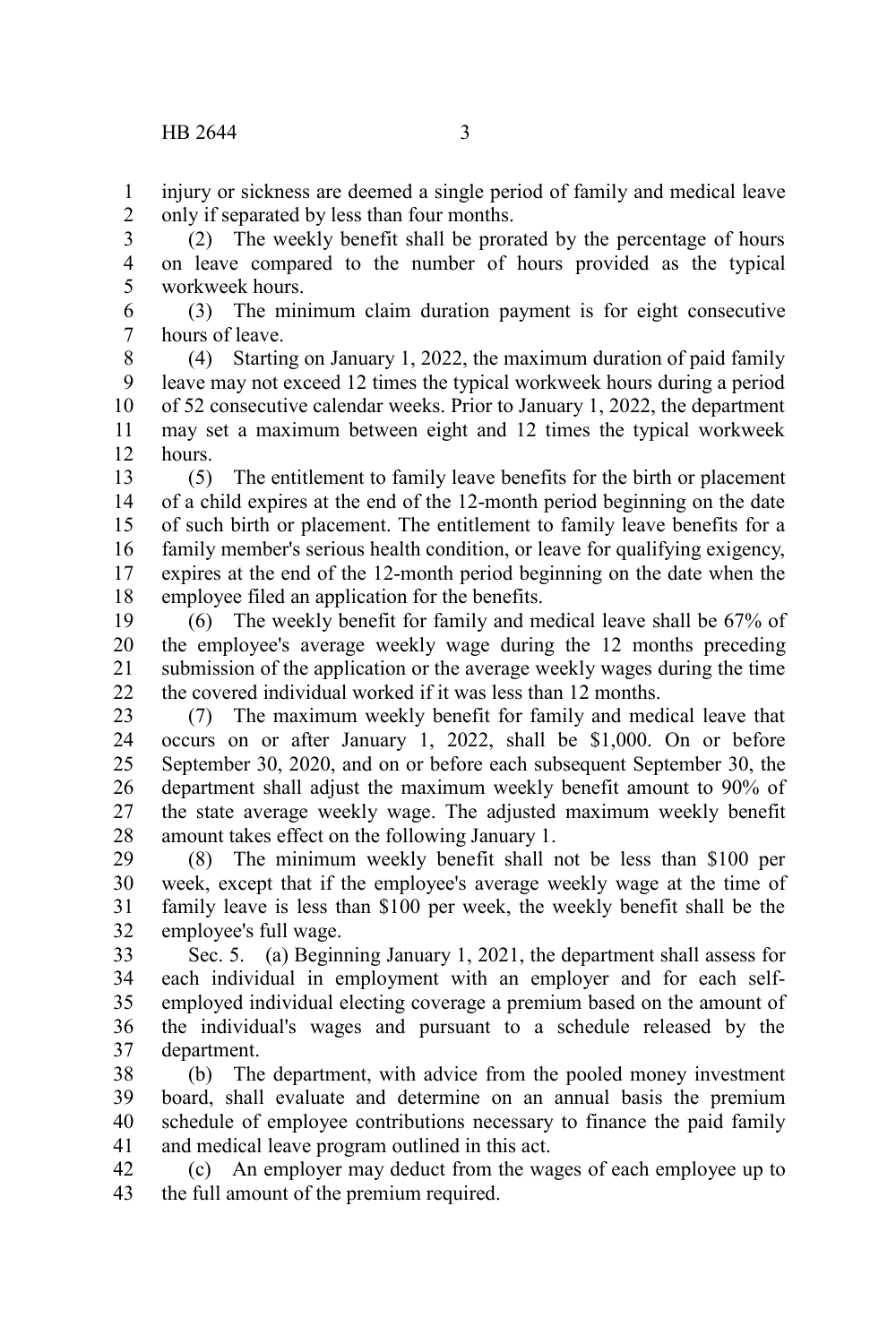(d) An employer may elect to pay all or any portion of the employee's share of the premium. 1 2

(e) Premiums shall be collected through payroll deductions and remitted to the family and medical leave insurance fund. 3 4

5

(f) In collecting employee premiums through payroll deductions, the employer shall act as the agent of the employees. Premiums shall be collected in the manner and at such intervals as provided by the department. 6 7 8

(g) Benefits provided under this act shall be paid periodically and promptly, except when an employer contests a period of family or medical leave. The department shall adopt rules and regulations to develop a process that shall allow an employer to contest an initial application for family leave benefits. 9 10 11 12 13

(h) The department shall establish reasonable procedures and forms for filing claims for benefits under this act and shall specify what documentation is necessary to support a claim for benefits, including any documentation required from a healthcare provider for proof of a serious health condition. 14 15 16 17 18

(i) The family and medical leave insurance fund is created in the state treasury and shall be administered by the pooled money investment board. The fund may be used only to advance the purposes of the family and medical leave insurance benefits program created by this act. The pooled money investment board shall have full power to invest, reinvest, manage, contract, sell or exchange investments acquired with the fund in the manner prescribed by K.S.A. 12-1677a, and amendments thereto. 19 20 21 22 23 24 25

(j) The department shall conduct a public education campaign to inform workers and employers regarding the availability of family and medical leave insurance benefits. Outreach information shall be available in English and other languages spoken by significant portions of this state's population. 26 27 28 29 30

(k) The department is encouraged to use state data collection and sharing technology to the extent possible and to integrate the program with existing state policies, programs and systems. 31 32 33

(l) (1) Any covered individual who exercises such individual's right to family and medical leave insurance benefits under this act, upon the expiration of that leave, shall be entitled by the employer to the restoration of the position held by the covered individual when the leave commenced, or to a position with equivalent seniority, status, employment benefits, pay and other terms and conditions of employment including fringe benefits and service credits that the covered individual had been entitled at the commencement of leave. 34 35 36 37 38 39 40 41

(2) During any leave taken pursuant to this act, the employer shall maintain any healthcare benefits the covered individual had prior to taking 42 43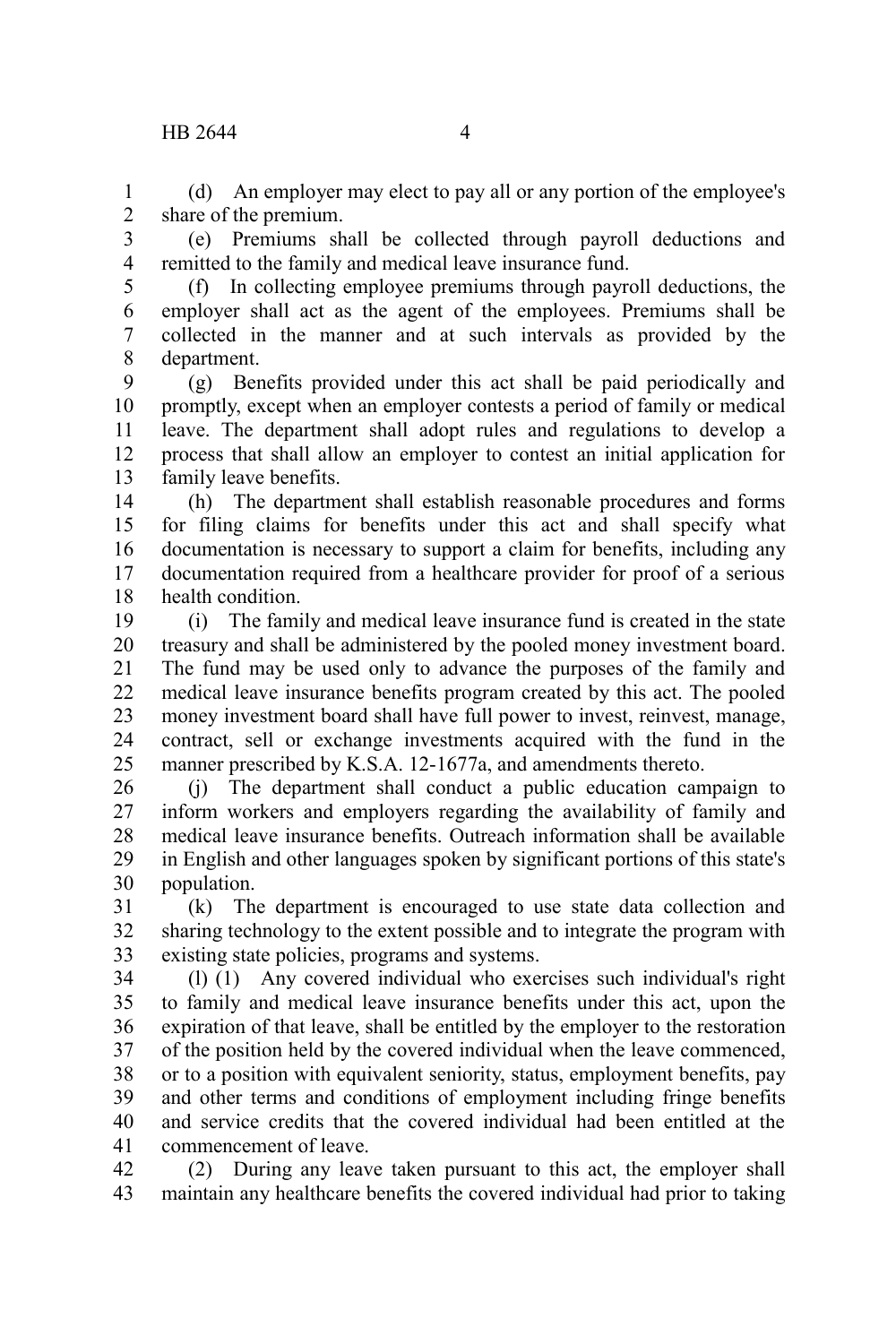such leave for the duration of the leave as if the covered individual had continued in employment continuously from the date the covered individual commenced the leave until the date the family and medical leave insurance benefits terminate, except that the covered individual shall continue to pay the covered individual's share of the cost of health benefits as required prior to the commencement of the leave. 1 2 3 4 5 6

(3) This act does not diminish an employer's obligation to comply with any of the following that provide more generous leave: 7 8 9

(A) A collective bargaining agreement;

(B) an employer policy; or

10 11

(C) any other law.

(4) An individual's right to leave under this act may not be diminished by a collective bargaining agreement entered into or renewed, or an employer policy adopted or retained, on and after July 1, 2020. Any agreement by an individual to waive such individual's rights under this act is void as against public policy. 12 13 14 15 16

(5) It shall be unlawful for an employer or any other person to interfere with, restrain or deny the exercise of or the attempt to exercise any right protected under this act. Any employer or employer's agent shall not take retaliatory personnel action or otherwise discriminate against a person because such person exercised rights protected under this act. It shall be unlawful for an employer's absence control policy to count paid family and medical leave taken under this act as an absence that may lead to or result in discipline, discharge, demotion, suspension or any other adverse action. 17 18 19 20 21 22 23 24 25

(6) Leave taken with wage replacement under this act that also qualifies as leave under the federal family and medical leave act shall run concurrently with leave taken under the federal family and medical leave act. An employer may require that payment made pursuant to this act be made concurrently or otherwise coordinated with payment made or leave allowed under the terms of disability or family care leave under a collective bargaining agreement or employer policy. The employer shall give employees written notice of this requirement. 26 27 28 29 30 31 32 33

(7) A covered individual shall be entitled, at the option of the covered individual, to take paid family and medical leave on an intermittent or reduced leave schedule in which all of the leave authorized under this act is not taken sequentially. Family and medical leave insurance benefits for intermittent or reduced leave schedules shall be prorated. 34 35 36 37 38

(8) The covered individual shall make a reasonable effort to schedule paid family and medical leave under this act so as not to unduly disrupt the operations of the employer. The covered individual shall provide the employer with prior notice of the schedule on which the covered individual will be taking the leave to the extent practicable. This paragraph 39 40 41 42 43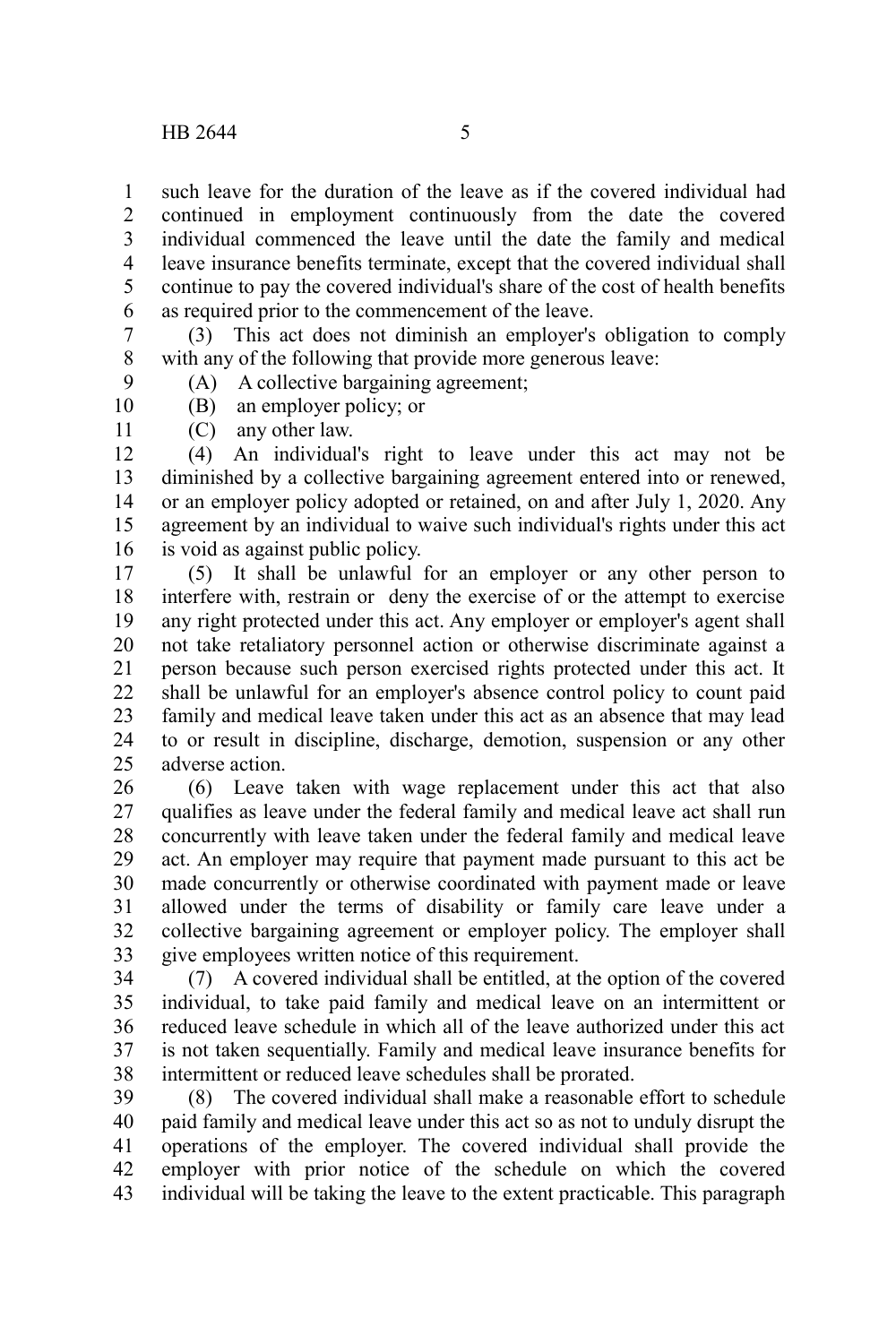shall not result in a reduction of the total amount of leave to which an employee is entitled beyond the amount of leave taken. 1 2

(9) If the covered individual uses 10 or more days of family and medical leave insurance benefits in an application year, the covered individual shall be paid for the waiting period. The waiting period need only be served once every application year. 3 4 5 6

(10) Employees should notify their employer of the need to take leave as soon as practicable. 7 8

(m) (1) Each employer shall provide written notice to each employee upon hiring and annually thereafter of employee rights under this act, if such notice has been made accessible by the department on its website. Such notice shall be provided in English and any language that is the first language spoken by at least 40% of employer's workforce, if such notice has been made accessible by the department on its website. 9 10 11 12 13 14

(2) An employer shall also provide written notice to an employee when the employee requests leave under this act or when the employer acquires knowledge that an employee's leave may be for a qualifying reason under this act. 15 16 17 18

(3) The department may adopt rules and regulations to establish additional requirements concerning the means by which employers shall provide such notice. 19 20 21

(n) (1) This act shall be enforced by the department as provided in K.S.A. 44-601 et seq., and amendments thereto. 22 23

(2) The department shall establish a system for appeals in the case of a denial of family and medical leave insurance benefits. In establishing such system, the secretary may use any and all procedures and appeals mechanisms established under K.S.A. 44-701 et seq., and amendments thereto. 24 25 26 27 28

(3) Judicial review of any decision with respect to family and medical leave insurance benefits shall be permitted in a court of competent jurisdiction after a party aggrieved thereby has exhausted all administrative remedies established by the department. 29 30 31 32

(4) (A) The department shall implement procedures to ensure confidentiality of all information related to any claims filed or appeals taken to the maximum extent permitted by applicable laws. 33 34 35

(B) The provisions of this paragraph providing for the confidentiality of public records shall expire on July 1, 2025, unless the legislature reviews and continues such provisions in accordance with K.S.A. 45-229, and amendments thereto. 36 37 38 39

(o) On and after July 1, 2021, the department shall submit a report to the legislature by January 1 of each year regarding the effectiveness of the program established by this act and any needed changes, projected and actual program participation by purpose, gender of beneficiary, premium 40 41 42 43